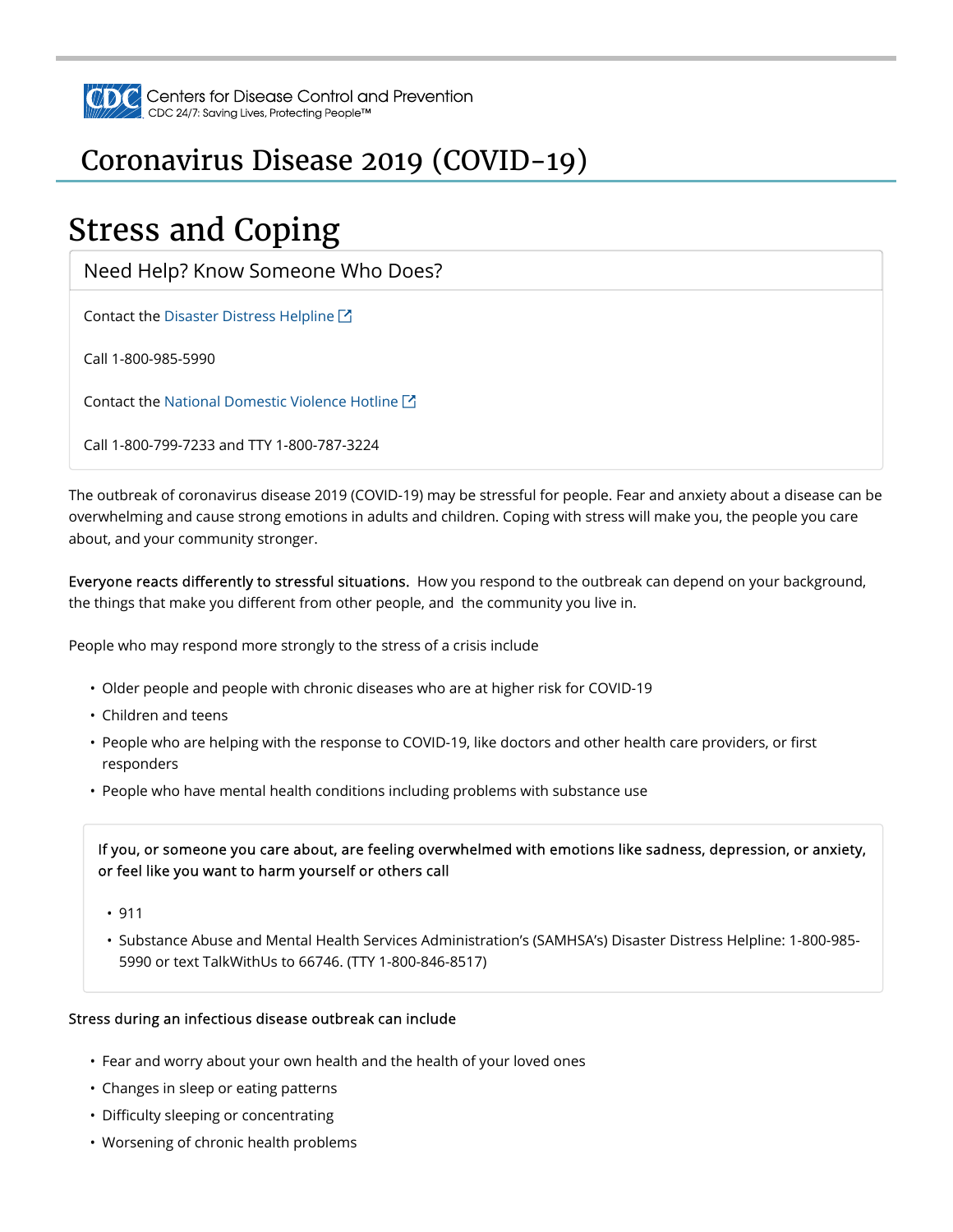• Increased use of alcohol, tobacco, or other drugs

People with preexisting mental health conditions should continue with their treatment and be aware of new or worsening symptoms. Additional information can be found at the Substance Abuse and Mental Health Services Administration (SAMHSA $\boxdot$  ) website.

Taking care of yourself, your friends, and your family can help you cope with stress. Helping others cope with their stress can also make your community stronger.

#### Things you can do to support yourself

- Take breaks from watching, reading, or listening to news stories, including social media. Hearing about the pandemic repeatedly can be upsetting.
- Take care of your body. Take deep breaths, stretch, or meditate  $\boxtimes$  . Try to eat healthy, well-balanced meals, exercise regularly, get plenty of sleep, and avoid alcohol and drugs  $\boxtimes$  .
- Make time to unwind. Try to do some other activities you enjoy.
- Connect with others. Talk with people you trust about your concerns and how you are feeling.

#### Call your healthcare provider if stress gets in the way of your daily activities for several days in a row.

### Reduce stress in yourself and others

Sharing the facts about COVID-19 and understanding the actual risk to yourself and people you care about can make an outbreak less stressful..

When you share accurate information about COVID-19 you can help make people feel less stressed and allow you to connect with them.

Learn more about taking care of your emotional health.



### For parents

Children and teens react, in part, on what they see from the adults around them. When parents and caregivers deal with the COVID-19 calmly and confidently, they can provide the best support for their children. Parents can be more reassuring to others around them, especially children, if they are better prepared.

#### Not all children and teens respond to stress in the same way. Some common changes to watch for include

- Excessive crying or irritation in younger children
- Returning to behaviors they have outgrown (for example, toileting accidents or bedwetting)
- Excessive worry or sadness
- Unhealthy eating or sleeping habits
- Irritability and "acting out" behaviors in teens
- Poor school performance or avoiding school
- Difficulty with attention and concentration
- Avoidance of activities enjoyed in the past
- Unexplained headaches or body pain
- Use of alcohol, tobacco, or other drugs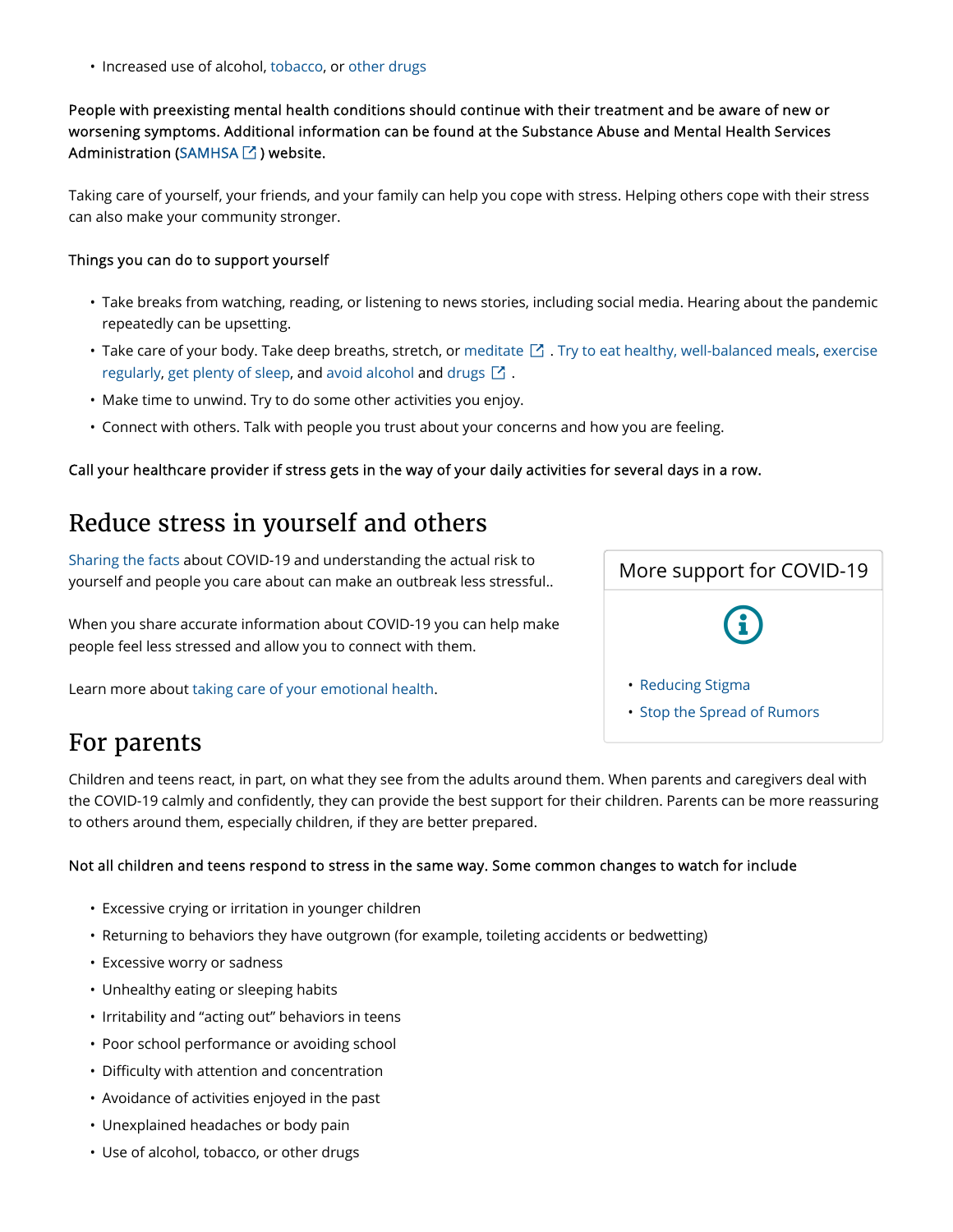#### There are many things you can do to support your child

- Take time to talk with your child or teen about the COVID-19 outbreak. Answer questions and share facts about COVID-19 in a way that your child or teen can understand.
- Reassure your child or teen that they are safe. Let them know it is ok if they feel upset. Share with them how you deal with your own stress so that they can learn how to cope from you.
- Limit your family's exposure to news coverage of the event, including social media. Children may misinterpret what they hear and can be frightened about something they do not understand.
- Try to keep up with regular routines. If schools are closed, create a schedule for learning activities and relaxing or fun activities.
- Be a role model. Take breaks, get plenty of sleep, exercise, and eat well. Connect with your friends and family members.

Learn more about helping children cope.

### For responders

Responding to COVID-19 can take an emotional toll on you. There are things you can do to reduce secondary traumatic stress (STS) reactions:

- Acknowledge that STS can impact anyone helping families after a traumatic event.
- Learn the symptoms including physical (fatigue, illness) and mental (fear, withdrawal, guilt).
- Allow time for you and your family to recover from responding to the pandemic.
- Create a menu of personal self-care activities that you enjoy, such as spending time with friends and family, exercising, or reading a book.
- Take a break from media coverage of COVID-19.
- Ask for help if you feel overwhelmed or concerned that COVID-19 is affecting your ability to care for your family and patients as you did before the outbreak.

Learn more tips for taking care of yourself during emergency response.

### For people who have been released from quarantine

Being separated from others if a healthcare provider thinks you may have been exposed to COVID-19 can be stressful, even if you do not get sick. Everyone feels differently after coming out of quarantine. Some feelings include :

- Mixed emotions, including relief after quarantine
- Fear and worry about your own health and the health of your loved ones
- Stress from the experience of monitoring yourself or being monitored by others for signs and symptoms of COVID-19
- Sadness, anger, or frustration because friends or loved ones have unfounded fears of contracting the disease from contact with you, even though you have been determined not to be contagious
- Guilt about not being able to perform normal work or parenting duties during quarantine
- Other emotional or mental health changes

Children may also feel upset or have other strong emotions if they, or someone they know, has been released from quarantine. You can help your child cope.